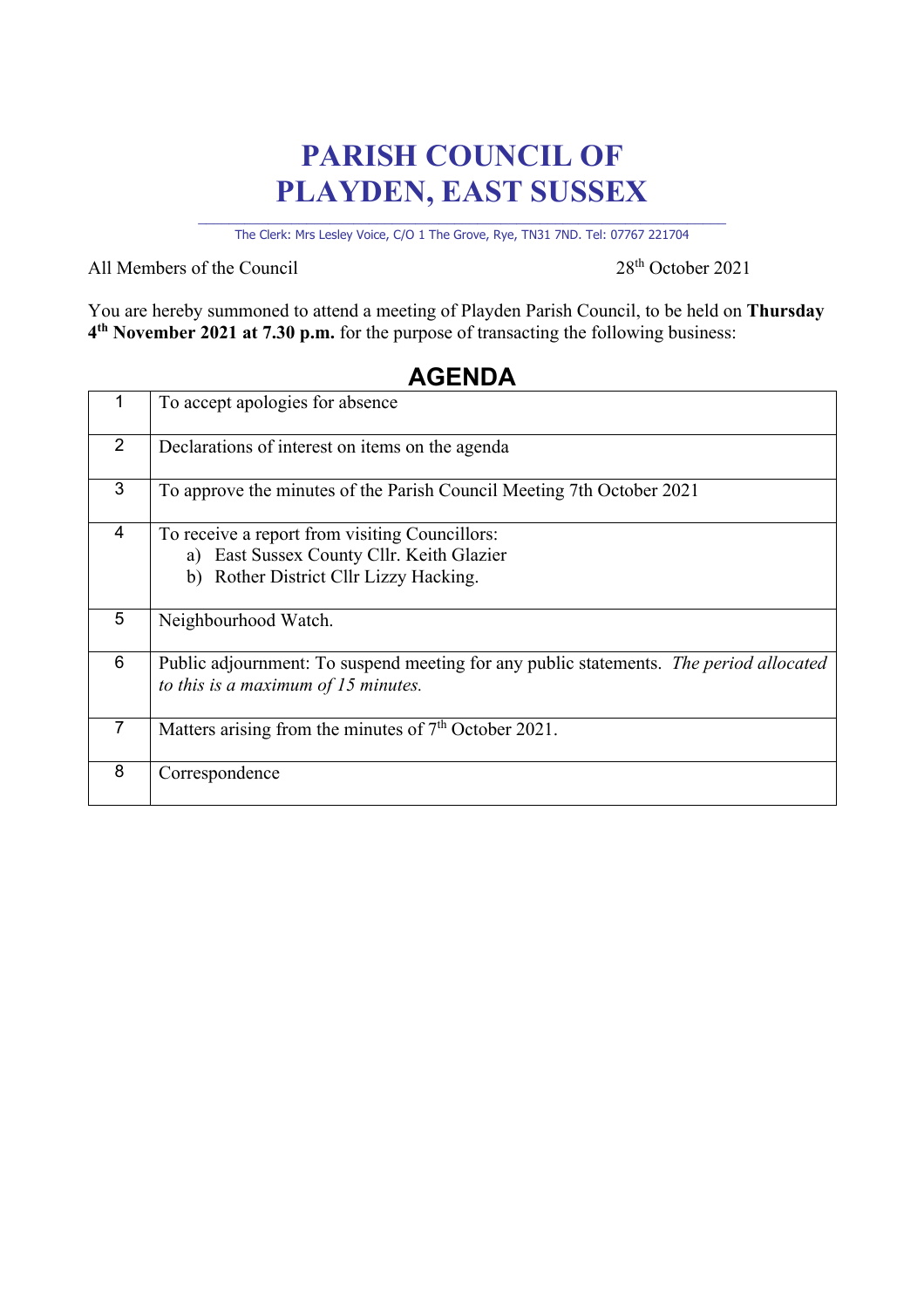| 9 | Planning.                                                                                                                                                                                                                                                                                                                                               |
|---|---------------------------------------------------------------------------------------------------------------------------------------------------------------------------------------------------------------------------------------------------------------------------------------------------------------------------------------------------------|
|   | <b>Applications.</b>                                                                                                                                                                                                                                                                                                                                    |
|   | RR/2021/2027/P<br>Meadow View (formally Hoad Cottage), Randolphs Lane, Playden, TN31 7PR<br>New first floor addition to creat a chalet style bungalow with rear facing balcony.<br>New ground floor layout. Partial weather board cladding to property.                                                                                                 |
|   | Outcomes.                                                                                                                                                                                                                                                                                                                                               |
|   | None.                                                                                                                                                                                                                                                                                                                                                   |
|   | <b>Ongoing:</b>                                                                                                                                                                                                                                                                                                                                         |
|   | RR/2021/1902/P<br>Tilmans, Houghton Green Lane, Playden, TN317PJ<br>Proposed alterations and conversion of detached garage including decking and<br>extension to create home office/gym, together with single storey extension to<br>dwelling including over-cladding previous extension.                                                               |
|   | RR/2021/1566/P<br>The Steps, New England Lane, Playden, TN31 7NT<br>Erection of two storey extension including covered walkway.<br>Undecided                                                                                                                                                                                                            |
|   | RR/2021/1359/L<br>Holly Cottage, Randolphs Lane, Playden, TN31 7NT<br>Building maintenance to include replacing lime render, installation of new air bricks,<br>replace damaged roof tiles and flashing round chimney stack.<br>Undecided                                                                                                               |
|   | RR/2020/2532/P<br>Tide View, New England lane, Playden, TN31 7NT<br>Demolish entrance porch and replace with new single storey side extension.<br>Construction of new single storey studio building. Proposed alterations to main house<br>including extending lower ground floor to house new garage: and cladding existing<br>elevations<br>Undecided |
|   | RR/2021/357/O<br>Tide View, New England lane, Playden, TN31 7NT<br>Certificate of lawfulness for the proposed erection of a single storey garage extension<br>at lower ground level and erection of a single storey detached studio building.<br>Undecided.                                                                                             |
|   | <b>Appeals</b>                                                                                                                                                                                                                                                                                                                                          |
|   | None                                                                                                                                                                                                                                                                                                                                                    |
|   |                                                                                                                                                                                                                                                                                                                                                         |